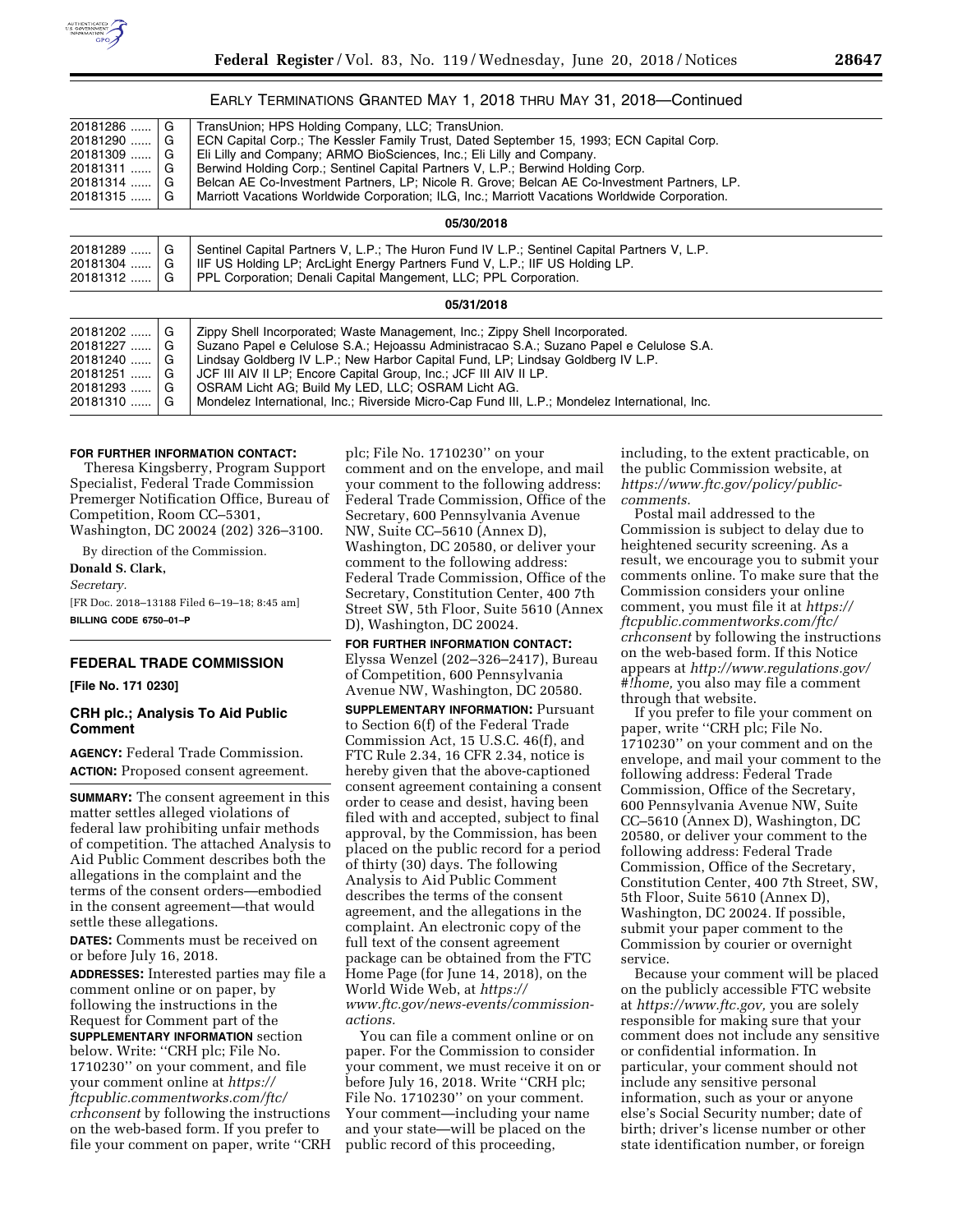country equivalent; passport number; financial account number; or credit or debit card number. You are also solely responsible for making sure that your comment does not include any sensitive health information, such as medical records or other individually identifiable health information. In addition, your comment should not include any ''trade secret or any commercial or financial information which . . . is privileged or confidential''—as provided by Section 6(f) of the FTC Act, 15 U.S.C. 46(f), and FTC Rule 4.10(a)(2), 16 CFR 4.10(a)(2) including in particular competitively sensitive information such as costs, sales statistics, inventories, formulas, patterns, devices, manufacturing processes, or customer names.

Comments containing material for which confidential treatment is requested must be filed in paper form, must be clearly labeled ''Confidential,'' and must comply with FTC Rule 4.9(c). In particular, the written request for confidential treatment that accompanies the comment must include the factual and legal basis for the request, and must identify the specific portions of the comment to be withheld from the public record. *See* FTC Rule 4.9(c). Your comment will be kept confidential only if the General Counsel grants your request in accordance with the law and the public interest. Once your comment has been posted on the public FTC website—as legally required by FTC Rule 4.9(b)—we cannot redact or remove your comment from the FTC website, unless you submit a confidentiality request that meets the requirements for such treatment under FTC Rule 4.9(c), and the General Counsel grants that request.

Visit the FTC website at *[http://](http://www.ftc.gov) [www.ftc.gov](http://www.ftc.gov)* to read this Notice and the news release describing it. The FTC Act and other laws that the Commission administers permit the collection of public comments to consider and use in this proceeding, as appropriate. The Commission will consider all timely and responsive public comments that it receives on or before July 16, 2018. For information on the Commission's privacy policy, including routine uses permitted by the Privacy Act, see *[https://www.ftc.gov/site-information/](https://www.ftc.gov/site-information/privacy-policy) [privacy-policy.](https://www.ftc.gov/site-information/privacy-policy)* 

#### **Analysis of Proposed Consent Orders To Aid Public Comment**

The Federal Trade Commission (''Commission'') has accepted, subject to final approval, an Agreement Containing Consent Orders (''Consent Agreement'') designed to remedy the anticompetitive effects resulting from

CRH plc's (''CRH'') proposed acquisition of Ash Grove Cement Company (''Ash Grove''). Under the terms of the proposed Consent Agreement, CRH is required to divest the Trident cement plant and quarry located in Three Forks, Montana to Grupo Cementos de Chihuahua SAB de CV (''GCC''). The Consent Agreement additionally requires CRH to divest two sand-andgravel plants and one sand-and-gravel pit located in Omaha, Nebraska to Martin Marietta Materials, Inc. (''Martin Marietta''). Last, the Consent Agreement requires CRH to divest two limestone quarries and a hot-mix asphalt plant located in Olathe, Kansas, as well as an additional limestone quarry and hot-mix asphalt plant located in Louisburg, Kansas, to Summit Materials, Inc. (''Summit'').

The Consent Agreement has been placed on the public record for thirty days to solicit comments from interested persons. Comments received during this period will become part of the public record. After thirty days, the Commission will again review the Consent Agreement and the comments received, and decide whether it should withdraw from the Consent Agreement, modify it, or make final the Decision and Order (''Order'').

#### **The Transaction**

Pursuant to an Agreement and Plan of Merger dated September 20, 2017, CRH proposes to acquire 100 percent of the existing voting securities of Ash Grove in a transaction valued at \$3.5 billion. The Commission's Complaint alleges that the proposed acquisition, if consummated, would violate Section 7 of the Clayton Act, as amended, 15 U.S.C. 18, and Section 5 of the Federal Trade Commission Act, as amended, 15 U.S.C. 45, by substantially lessening competition in certain regional markets in the United States for the manufacture and sale of portland cement, sand and gravel, and crushed limestone. The proposed Consent Agreement will remedy the alleged violations by preserving the competition that would otherwise be eliminated by the proposed acquisition.

#### **The Parties**

CRH is a multinational corporation headquartered in Dublin, Ireland that specializes in manufacturing construction products and materials. In North America, CRH operates under the name CRH Americas, Inc. (''CRH Americas'') (formerly Oldcastle, Inc.) in forty-four U.S. states and six Canadian provinces. CRH Americas operates three cement plants, one inland import terminal, and four inland terminals. In

addition, CRH Americas operates 419 sand-and-gravel sites, 232 quarries, 315 ready-mix concrete plants, 457 hot-mix asphalt plants, and 26 product packaging facilities. CRH Americas operates a cement plant in Three Forks, Montana, sand-and-gravel operations in Omaha, Nebraska under the subsidiary Mallard Sand & Gravel Co., and a crushed limestone business in Olathe, Kansas under the subsidiary APAC-Kansas.

Ash Grove is a closely held corporation headquartered in Overland Park, Kansas, also specializing in the manufacture of construction products and materials. Ash Grove is the sixthlargest cement manufacturer in North America and the second-largest manufacturer west of the Mississippi River. Ash Grove owns eight cement plants, 23 cement terminals, 10 fly ash terminals, two deep-water import terminals, 52 ready-mix concrete plants, 20 limestone quarries, 25 sand-andgravel pits, and nine product packaging facilities. Ash Grove has a cement plant in Montana City, Montana, a sand-andgravel business in Omaha, Nebraska operating under the subsidiary Lyman-Richey Corporation, and a crushed limestone business in Olathe, Kansas that operates under the subsidiary Johnson County Aggregates.

#### **The Relevant Products and Structure of the Markets**

The transaction raises competition concerns in three relevant product markets: the manufacture and sale of portland cement, sand and gravel, and crushed limestone. In the United States, both parties manufacture and sell portland cement. Users mix portland cement with water and aggregates (crushed stone, sand, or gravel) to form concrete, a fundamental building material that is widely used in residential, commercial, and public infrastructure construction projects. Because portland cement has no close substitutes and the cost of cement usually represents a relatively small portion of a project's overall construction costs, few customers are likely to switch to other products in response to a small but significant increase in the price of portland cement.

Both parties also supply constructiongrade sand and gravel, which are alluvial deposits used in concrete, road base, asphalt, construction fill, and other construction products. Because sand and gravel have no close substitutes in the Omaha, Nebraska/ Council Bluffs, Iowa market, it is appropriate to treat sand and gravel as a separate relevant market because Omaha customers are unlikely to switch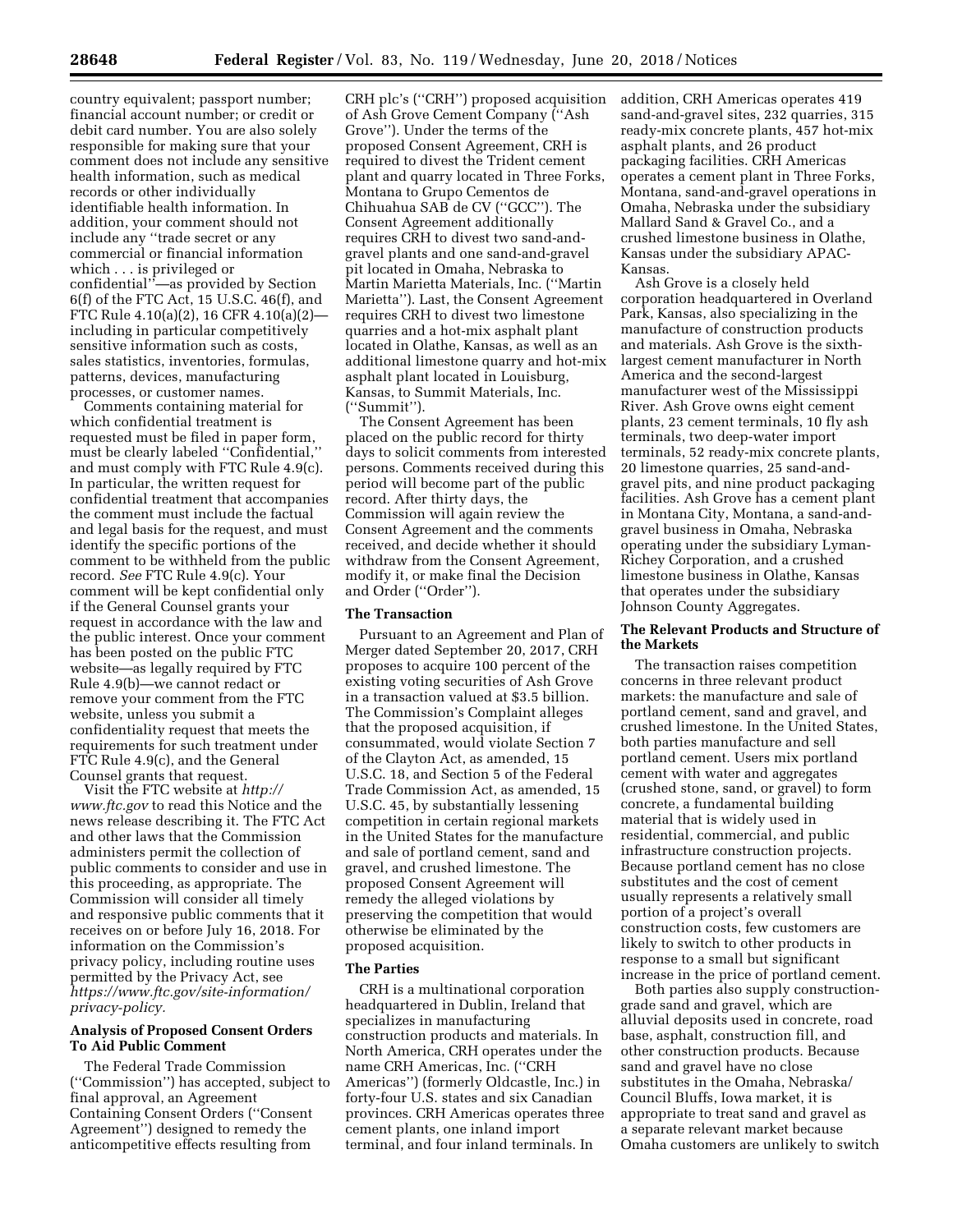to other products when faced with a small but significant increase in the price of sand and gravel.

Both parties also produce crushed limestone, which is used as an input in cement, concrete, asphalt, metal refining, construction base, and other construction products. Because there are no close substitutes for crushed limestone in the Johnson County, Kansas City market, it is appropriate to treat crushed limestone as a separate relevant market because Johnson County customers are unlikely to switch to other products in the event of a small but significant increase in the price of crushed limestone.

The primary purchasers of portland cement are ready-mix concrete producers. The primary purchasers of sand and gravel and crushed limestone are producers of ready-mix concrete and hot-mix asphalt. Because these products are heavy and relatively inexpensive commodities, the distance over which they can be trucked economically is limited. As a result, cement and aggregates markets are local or regional in nature, though their precise scope depends on a number of factors, including the traffic density of the specific region and local transportation costs, and available rail lines. For the purposes of analyzing the effects of the proposed acquisition on the portland cement market, the relevant geographic market is the state of Montana. The geographic market in which to analyze the effects of the proposed transaction on sand and gravel is the Omaha, Nebraska/Council Bluffs, Iowa region. The geographic market in which to analyze the effects of the proposed transaction on crushed limestone is the Johnson County, Kansas region.

These relevant markets are already highly concentrated. In Montana, the parties are two of only three suppliers of cement. In the Omaha/Council Bluffs market, the parties are the two leading suppliers of sand and gravel. In the Johnson County, Kansas, the parties are the two largest suppliers of crushed limestone and are located across the street from each other in Olathe, Kansas.

#### **Entry**

Entry into the relevant portland cement, sand and gravel, and crushed limestone markets would not be timely, likely, or sufficient in magnitude, character, and scope to deter or counteract the anticompetitive effects of the proposed transaction. Entry into the cement market is expensive and slow. The cost to construct a new portland cement plant of sufficient size to be competitive would likely cost over \$500 million and take more than five years.

Building a rail terminal, though less difficult and expensive than building a plant, can take more than two years and several million dollars, and is only an option for firms with cement plants in sufficiently close proximity to supply the terminal economically.

New entry into the sand and gravel markets may take more than two years to complete. Sand-and-gravel entrants face significant hurdles because federal and local permits are required before they can commence operation, and the permitting process can exceed two years.

Opening a new quarry to mine and process crushed limestone in Kansas City typically costs \$3 to 4 million and takes approximately five years to accomplish. Additionally, Johnson County has not approved a new quarry site in more than twenty-five years due to municipal opposition.

Given the difficulties of entry in these three relevant markets, entry would not be likely, timely, and sufficient to defeat the likely anticompetitive effects of the proposed transaction in the relevant markets.

#### **Effects of the Acquisition**

Unless remedied, the proposed merger would likely result in competitive harm in each of the relevant portland cement, sand and gravel, and crushed limestone markets. The merger would eliminate head-to-head competition between the parties in each of these markets and significantly increase market concentration. For many customers in these markets, the merger would combine their two closest competitors, leaving the merged entity with the power to increase prices to these customers unilaterally. The merger would produce a *de facto*  monopoly in the supply of sand and gravel in Omaha, leave only two suppliers of cement in Montana, and consolidate the two largest suppliers of crushed limestone in Johnson County. Further, if consummated without a remedy, the Acquisition would enhance the possibility of higher prices in the Montana cement market through collusion or coordinated action between the remaining two competitors.

#### **The Consent Agreement**

The proposed Consent Agreement eliminates the competitive concerns raised by CRH's proposed acquisition of Ash Grove by requiring the parties to divest assets in each relevant market. CRH is required to divest its cement plant in Three Forks, Montana to GCC. GCC is a Mexican multinational corporation and experienced producer of cement, aggregates, and downstream

construction materials such as concrete. It owns seven cement plants in the United States, including one in nearby Rapid City, South Dakota, and 21 cement terminals. Because the CRH cement plant in Montana currently sells a significant amount of cement into Canada through two CRH terminals in Alberta, Canada, and GCC does not have a presence in Canada, GCC will have the option to use a portion of the throughput of those CRH terminals for a period of three years. Additionally, CRH has agreed to purchase, at GCC's option, cement produced at the plant for distribution in Canada for up to three years. CRH is required to divest two sand-and-gravel operations and one pit in Omaha, Nebraska to Martin Marietta. CRH is further required to divest a hotmix asphalt plant and two limestone quarries in Olathe, Kansas, as well as another hot-mix asphalt plant and another limestone quarry in Louisburg, Kansas, to Summit. Each of the identified buyers possesses the experience and capability to replace one of the merging parties as a significant competitor in the relevant markets. The parties must accomplish the divestitures to these buyers within ten days after the proposed acquisition is accomplished.

The Commission's goal in evaluating possible purchasers of divested assets is to maintain the competitive environment that existed prior to the proposed acquisition. If the Commission determines that any of the identified buyers is not an acceptable acquirer, the proposed Order requires the parties to divest the assets to a Commissionapproved acquirer within 90 days of the Commission notifying the parties that the proposed acquirer is not acceptable. If the Commission determines that the manner in which any divestiture was accomplished is not acceptable, the Commission may direct the parties, or appoint a divestiture trustee, to effect such modifications as may be necessary to satisfy the requirements of the Order.

To ensure compliance with the proposed Order, the Commission has agreed to appoint a Monitor to ensure that CRH and Ash Grove comply with all of their obligations pursuant to the Consent Agreement and to keep the Commission informed about the status of the transfer of the rights and assets to appropriate purchasers.

The purpose of this analysis is to facilitate public comment on the Consent Agreement, and it is not intended to constitute an official interpretation of the proposed Order or to modify its terms in any way.